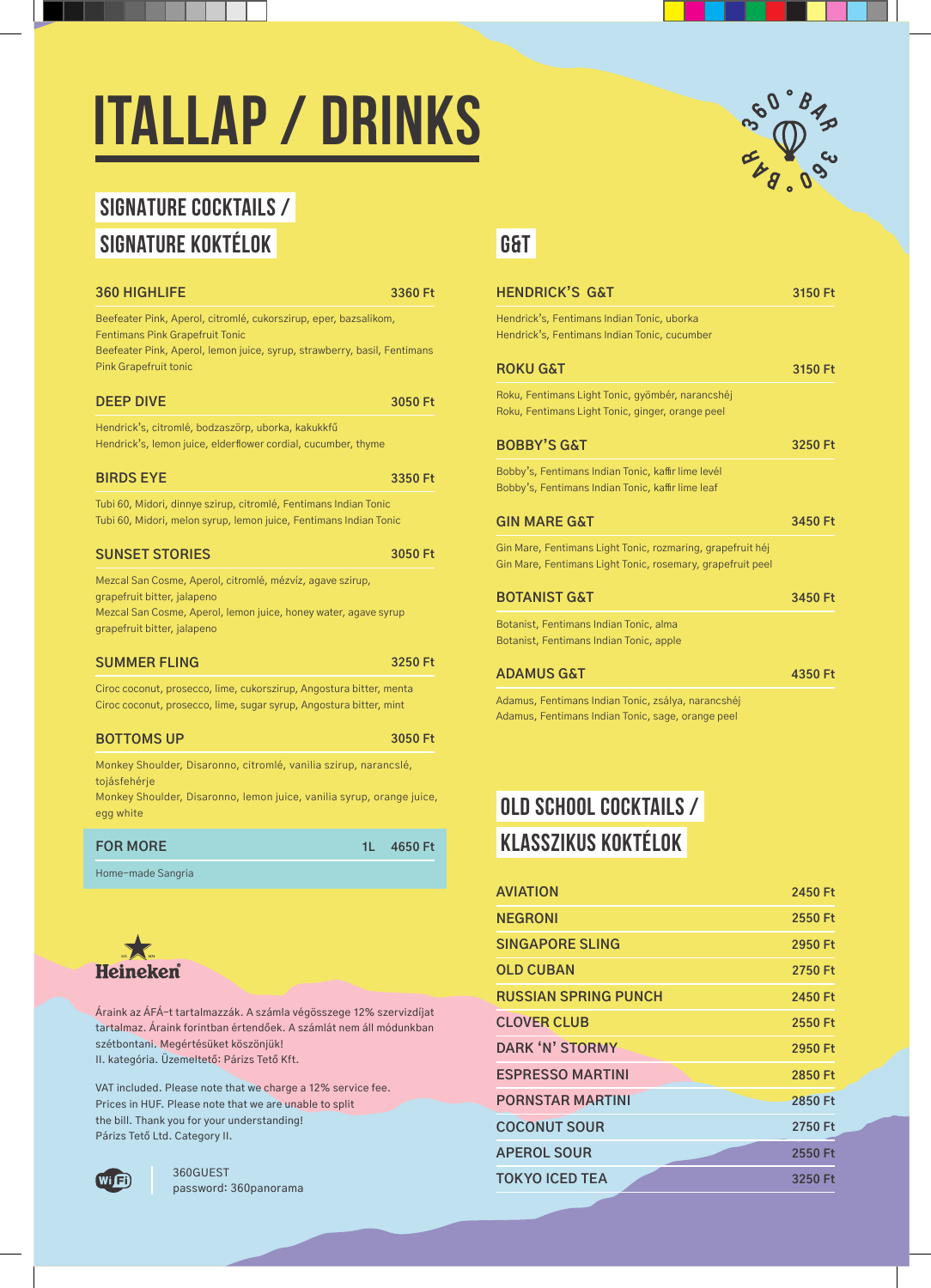I

| <b>RUSSIAN STANDARD</b>          | 1750 Ft |
|----------------------------------|---------|
| <b>RUSSIAN STANDARD GOLD</b>     | 1950 Ft |
| <b>RUSSIAN STANDARD PLATINUM</b> | 2050 Ft |
| <b>ABSOLUT VANILIA</b>           | 1750 Ft |
| <b>ABSOLUT CITRON</b>            | 1750 Ft |
| <b>CÎROC COCONUT</b>             | 2450 Ft |
| <b>BELUGA NOBLE</b>              | 2450 Ft |
| <b>BELVEDERE</b>                 | 2450 Ft |
| <b>KAUFFMAN SOFT</b>             | 2750 Ft |

### **GIN**

### **4 Cl**

**4 Cl**

| <b>BEEFEATER</b>       | 1850 Ft |
|------------------------|---------|
| <b>BEEFEATER PINK</b>  | 1850 Ft |
| <b>GAY HUSSAR</b>      | 2050 Ft |
| <b>HENDRICK'S</b>      | 2250 Ft |
| <b>ROKU</b>            | 2350 Ft |
| <b>MRS. MILLICENT</b>  | 2450 Ft |
| <b>BOBBY'S GIN</b>     | 2550 Ft |
| <b>GIN MARE</b>        | 2550 Ft |
| <b>THE BOTANIST</b>    | 2550 Ft |
| <b>KINO BI</b>         | 3150 Ft |
| <b>MONKEY 47</b>       | 3250 Ft |
| <b>ADAMUS ORIGINAL</b> | 3850 Ft |

### **RUM CACHAÇA**

| <b>HAVANA 3Y</b>               | 1850 Ft |
|--------------------------------|---------|
| <b>HAVANA 7Y</b>               | 2150 Ft |
| <b>SAILOR JERRY</b>            | 1950 Ft |
| <b>KRAKEN</b>                  | 2450 Ft |
| <b>PLANTATION PINEAPPLE</b>    | 2450 Ft |
| <b>BRUGAL 1888 DOUBLE AGED</b> | 2550 Ft |
| <b>LAZY DODO</b>               | 2750 Ft |
| <b>DON PAPA BAROKKO</b>        | 3950 Ft |
| <b>YPIOCA OURO</b>             | 1850 Ft |
| DIPLOMATICO MANTUANO           | 2050 Ft |

### **VODKA ARRANGEMENT <b>4 CL WHISKEY / WHISKY WHISKY 4 CL**

| <b>JAMESON</b>               | 1850 Ft |
|------------------------------|---------|
| <b>JACK DANIEL'S</b>         | 1850 Ft |
| <b>MONKEY SHOULDER</b>       | 1950 Ft |
| <b>MAKERS' MARK</b>          | 2050 Ft |
| <b>ARRAN 10Y</b>             | 2450 Ft |
| <b>TEELING SINGLE GRAIN</b>  | 2450 Ft |
| <b>GLENFIDDICH 12Y</b>       | 2550 Ft |
| <b>LAPHROAIG 10Y</b>         | 2550 Ft |
| <b>NIKKA FROM THE BARREL</b> | 3150 Ft |
| <b>HIBIKI</b>                | 4450 Ft |
|                              |         |

### **Tequila Mezcal 4 Cl**

| <b>JOSE CUERVO BLANCO</b>  | 1750 Ft |
|----------------------------|---------|
| JOSE CUERVO REPOSADO       | 1750 Ft |
| <b>CASAMIGOS BLANCO</b>    | 2950 Ft |
| <b>CASAMIGOS ANEJO</b>     | 3550 Ft |
| <b>CLASE AZUL REPOSADO</b> | 8850 Ft |
| <b>SAN COSME MEZCAL</b>    | 2050 Ft |
| <b>CASAMIGOS MEZCAL</b>    | 3950 Ft |

# **Calvados Brandy Cognac**

| <b>HENNESSY V.S.</b>       | 2150 Ft |
|----------------------------|---------|
| <b>HENNESSY V.S.O.P.</b>   | 2950 Ft |
| <b>HENNESSY X.O.</b>       | 5950 Ft |
| CLAVADOS PAPIDOUX V.S.O.P. | 1850 Ft |
| <b>METAXA 12Y</b>          | 2850 Ft |

### **Aperitif / Digestif**

| <b>CAMPARI</b>        | 1550 Ft |
|-----------------------|---------|
| <b>JAGERMEISTER</b>   | 1550 Ft |
| <b>UNICUM</b>         | 1750 Ft |
| <b>UNICUM SZILVA</b>  | 1750 Ft |
| <b>UNICIM BARISTA</b> | 1750 Ft |
| <b>UNCUM RISERVA</b>  | 1950 Ft |
| <b>TUBI 60</b>        | 2550 Ft |

**4 Cl**

**4 Cl**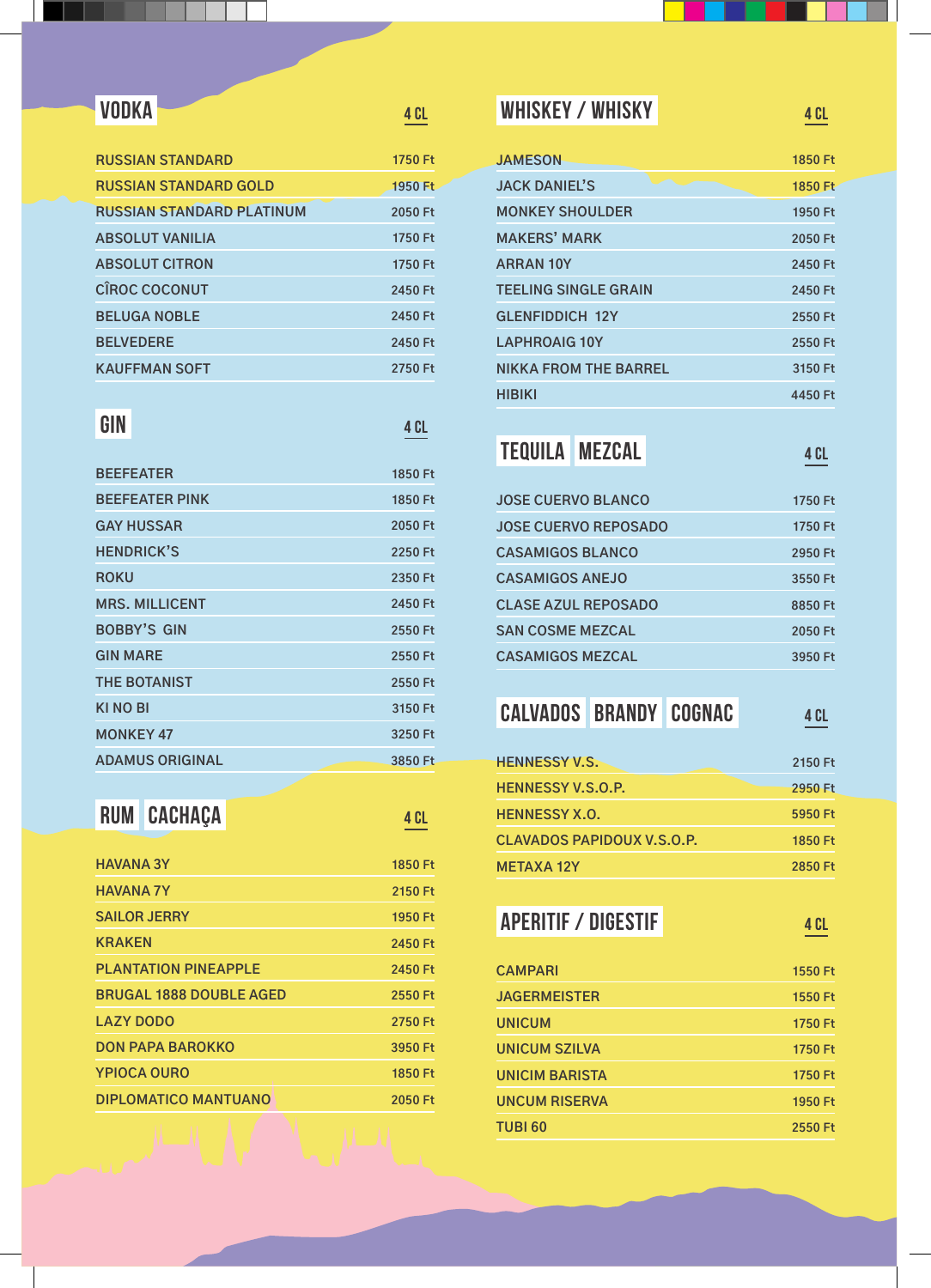| <b>VERMOUTH</b>                         | 4 CL    |
|-----------------------------------------|---------|
|                                         |         |
| <b>MANCINO BIANCO AMBRATO</b>           | 1850 Ft |
| <b>MANCINO SECCO</b>                    | 1850 Ft |
| <b>MANCINO ROSSO</b>                    | 1850 Ft |
|                                         |         |
| LIKŐR / LIQUEUR                         | 4 CL    |
| <b>MALIBU</b>                           | 1350 Ft |
| <b>APEROL</b>                           | 1350 Ft |
| <b>BAILEYS</b>                          | 1350 Ft |
| <b>SAMBUCA RAMAZOTTI</b>                | 1550 Ft |
| <b>OUZO 12</b>                          | 1550 Ft |
| <b>KWAI FEH</b>                         | 1550 Ft |
| <b>MIDORI</b>                           | 1350 Ft |
| <b>HEERING CHERRY</b>                   | 1350 Ft |
| <b>D.O.M. BENEDICTINE</b>               | 1750 Ft |
| <b>DISARONNO</b>                        | 1750 Ft |
| <b>FRANGELICO</b>                       | 1350 Ft |
| <b>PISCO</b>                            | 1550 Ft |
| <b>GALLIANO VANILLA</b>                 | 1850 Ft |
| <b>ST-GERMAIN</b>                       | 2150 Ft |
| <b>GREEN CHARTREUSE</b>                 | 2550 Ft |
| <b>YELLOW CHARTREUSE</b>                | 2450 Ft |
| <b>JOSEPH CARTRON APRICOT BRANDY</b>    | 1450 Ft |
| <b>JOSEPH CARTRON WHITE CACAO</b>       | 1450 Ft |
| <b>JOSEPH CARTRON CREME DE VIOLETTE</b> | 1450 Ft |
| <b>JOSEPH CARTRON CAFFEE</b>            | 1450 Ft |
| JOSEPH CARTRON TRIPLE SEC               | 1450 Ft |
| <b>JOSEPH CARTRON CREME DE CASSIS</b>   | 1450 Ft |
| <b>JOSPEH CARTRON ELDELFLOWER</b>       | 1450 Ft |
| <b>LUXARDO MARASCHINO</b>               | 1450 Ft |

### **Pálinka, gyümölcs párlat / spirit**

| ÁRPÁD PRÉMIUM IRSAI OLIVÉR<br>SZŐLŐ / GRAPE     | 2350 Ft |
|-------------------------------------------------|---------|
| ÁRPÁD PRÉMIUM MAGYAR KAJSZIBARACK<br>/ APRICOTS | 2450 Ft |
| ÁRPÁD PRÉMIUM BÁRSONY BIRS / QUINCE             | 2750 Ft |
| ÁRPÁD PRÉMIUM MÁLNA / RASPBERRY                 | 4550 Ft |
| ÁRPÁD PRÉMIUM GYÖMBÉR / GINGER                  | 2350 Ft |

| <b>CSAPOLT SÖR / DRAFT BEER</b> | 0,36L   |
|---------------------------------|---------|
| <b>SOPRONI 1895</b>             | 800 Ft  |
| <b>SOPRONI IPA</b>              | 950 Ft  |
| <b>HEINEKEN</b>                 | 900 Ft  |
| <b>EDELWEISS</b>                | 1050 Ft |
| <b>STRONGBOW</b>                | 950 Ft  |
| <b>MORT SUBITE</b>              | 1350 Ft |
|                                 |         |

## **Üveges Sör / Bottled Beer**

| HEINEKEN 0,33L                    | 950 Ft  |
|-----------------------------------|---------|
| HEINEKEN 0% 0,33L                 | 900 Ft  |
| <b>STRONGBOW GOLD 0.33L</b>       | 950 Ft  |
| <b>STRONGBOW REDBERRIES 0,33L</b> | 950 Ft  |
| <b>CORONA EXTRA 0,355L</b>        | 1350 Ft |
| <b>GUINNESS DRAUGHT 0,33L</b>     | 1550 Ft |

### **Kézműves Sörök / Craft Beers 0,44 l**

| <b>360BAR REKETYE SESSION LAGER</b> | 1450 Ft |
|-------------------------------------|---------|
| <b>360BAR REKETYE WHEAT BEER</b>    | 1550 Ft |
| <b>360BAR REKETYE IPA</b>           | 1750 Ft |
| <b>360BAR REKETYE POP MY CHERRY</b> | 2050 Ft |



**4 Cl**

Áraink az ÁFÁ-t tartalmazzák. A számla végösszege 12% szervizdíjat tartalmaz. Áraink forintban értendőek. A számlát nem áll módunkban szétbontani. Megértésüket köszönjük! II. kategória. Üzemeltető: Párizs Tető Kft.

VAT included. Please note that we charge a 12% service fee. Prices in HUF. Please note that we are unable to split the bill. Thank you for your understanding! Párizs Tető Ltd. Category II.